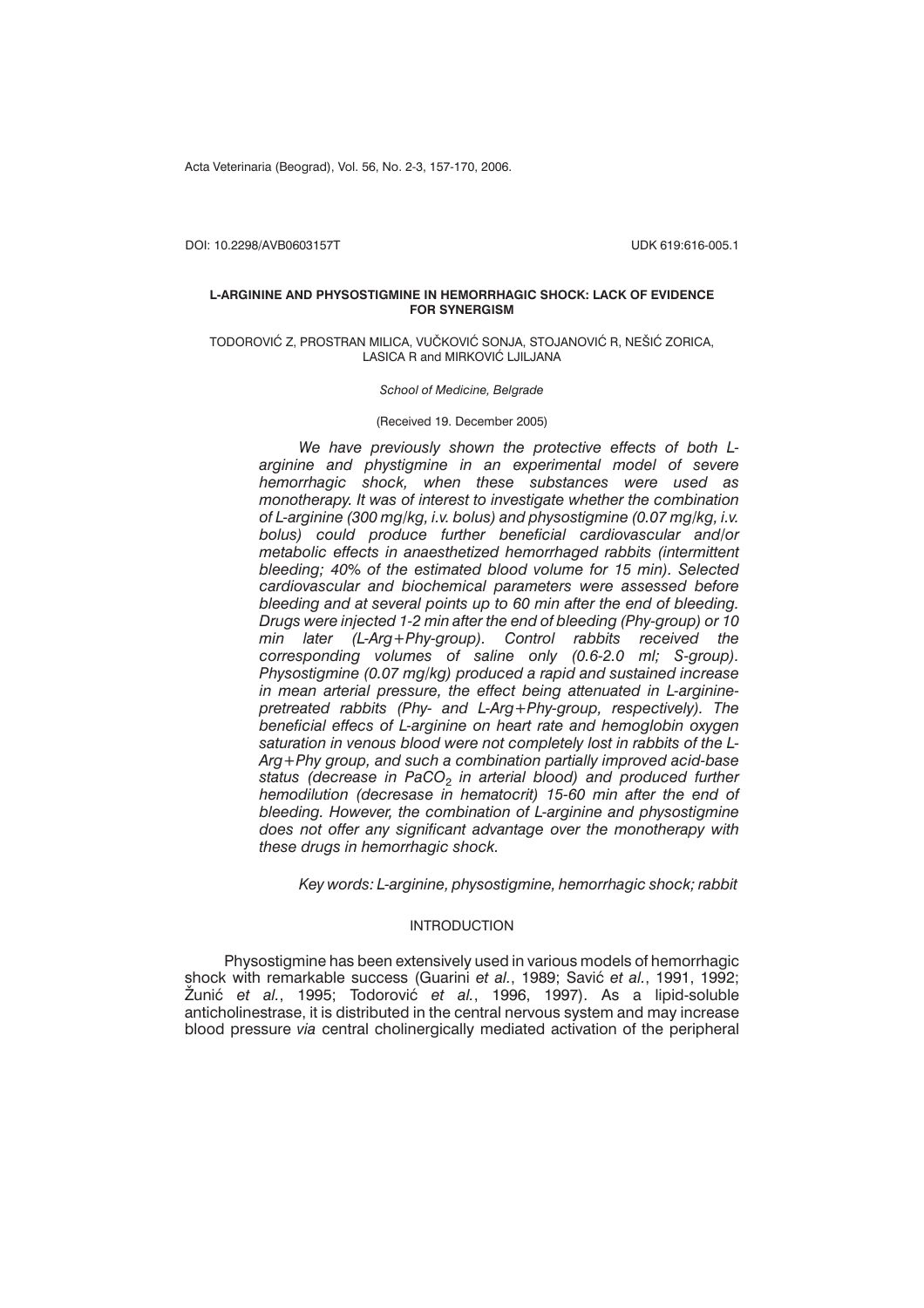adrenergic system (Varagić, 1955; Prostran *et al.*, 1994, 1996, 1997). However, the beneficial effects of physostigmine (0.07 mg/kg, i.v. bolus) on arterial pressure and survival in hemorrhaged rats and rabbits could not be attributed only to the increased peripheral vasoconstriction, and several other hypothesis have arisen (Savić et al., 1991, 1992; Žunić et al., 1995). The presumed anti-shock effects of physostigmine have been explained by the stimulation of adrenaline release from the adrenal medulla since (a) nicotinic, but not muscarinic antagonists abolished the protective effects of physostigmine in hemorrhaged rabbits (Guarini *et al.*, 1989), and (b) nicotinic agonist dimethylphenylpiperazinium (DMPP)  $(0.5 \mu g/kg)$ produced a rapid and sustained reversal of hemorrhagic shock in rats *via* stimulation of adrenaline release from the adrenal medulla (Bazzani *et al.*, 1996). Also, physostigmine caused a significant hemodilution in hemorrhaged rabbits (Savić et al., 1991, 1992). In addition, the same authors surmised that this anticholinesterase may antagonize the action of endogenous substances (e.g. opioides) known to aggravate hemorrhagic hypovolemia state.

Endogenous L-arginine, a semi-essential amino acid, is involved in Larginine-nitric oxide (NO) pathway of blood pressure control, contributing to vasorelaxation of blood vessels and negative inotropic action in the cardiac muscle, and playing an important role in pathophysiological response to hemorrhagic hypovolemia and shock (Szabo and Thiemermann, 1994; Thiemermann, 1995; Cylwik *et al.*, 2005). Nitric oxide is well known to contribute to organ damage in hemorrhagic shock (Szabo and Billiar, 1999). However, the protective effects of L-arginine in various models of hemorrhagic shock have also been observed (Daughters *et al.*, 1996; Mellander *et al.*, 1997; Sato, 1998; Angele et al., 1999; Todorović et al., 2001). It was assumed that the beneficial actions of Larginine in such models could be attributed to the improvement of vascular endothelial function and tissue oxygenation (NO-related, *stereoselective* effects) (Todorovi} *et al.*, 2001). In addition, certain *non-specific* effects of L-arginine have also been assumed (e.g. weak antioxidant and direct cardioprotective action; increase in tissue oxygen extraction). Also, it should be taken into account that higher doses of L-arginine were predominantly protective in models of hemorrhagic shock and a significant percentage of the injected L-arginine is metabolized *via* arginase, but not nitric oxide synthase. The role of such a metabolic pathway in this model remains to be assessed.

The interaction between L-arginine and physostigmine was extensively investigated in normotensive and spontaneously hypertensive non-hemorrhaged rats (Prostran *et al.*, 1994, 1997). Such investigations may be of a great importance in the elucidation of the role of peripheral and central mechanisms of beneficial actions of both physostigmine and L-arginine in hemorrhagic shock. Accordingly, we have evaluated the effects of i.v. bolus injections of physostigmine in L-arginine pretreated and untreated anaesthetized hemorrhaged rabbits.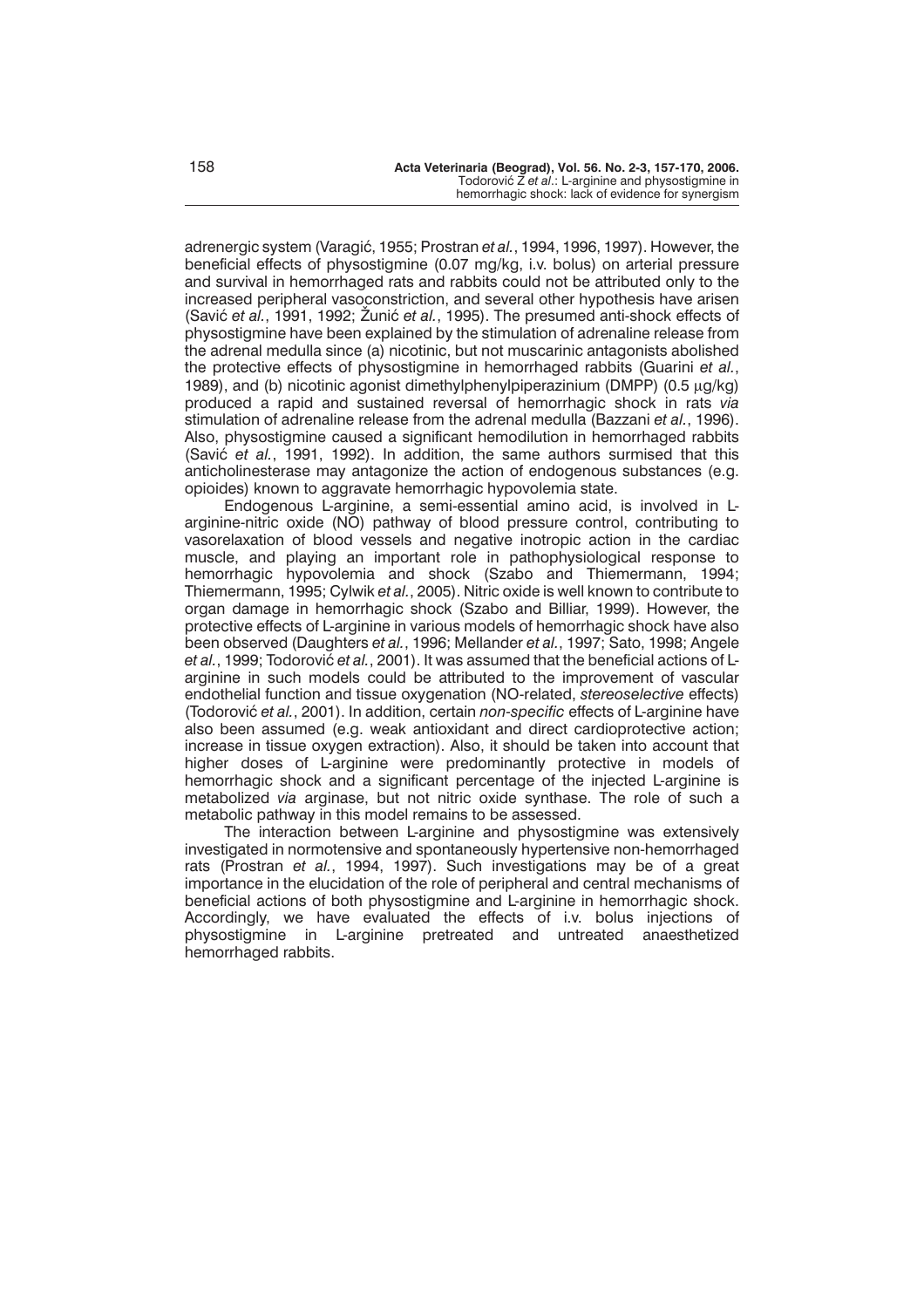### MATERIAL AND METHODS

### *Chemicals*

The following substances were used: L-arginine hydrochloride (Sigma, St. Louis, USA), physostigmine salicylate (Serva, Heidelberg, Germany) and thiopentone-sodium (Trapanal®, Byk Gulden, Konstanz, Germany). All substances were dissolved in distilled water, and diluted in saline solution (0.9% NaCl) immediately before injection.

#### *Animals*

The experiments were performed on rabbits, bred and kept under standard laboratory conditions. The investigation conforms with the *Guide for the care and use of laboratory animals* published by the US National Institutes of Health (NIH publication No 85-23, revised 1985).

#### *Experimental protocols*

Rabbits were anaesthetized with thiopentone-sodium (5% solution in 0.9% NaCl, 0.4 ml/kg, i.v.). Both the right femoral artery and vein and the left femoral artery were cannulated and blood was heparinized (250 IU/kg b.w. in 0.05 mL volume). An intravenous cannula was placed in the right femoral vein to reach the middle part of the iliac vein, while an intraarterial cannula was placed in the right femoral artery. Intermittent bleeding (1 min of bleeding + 4 min of pause) through the cannulated right femoral blood vessels, lasting 15 min, was used to remove 40% of the estimated blood volume (approx. 5% of body mass). The obtained samples of arterial and venous blood were immediately analyzed. The 15th minute blood sample (5.5 ml) was immediately replaced with an identical volume of whole blood, taken from the same animal (Todorović et al., 1998; 2001).

Hemorrhaged rabbits were treated with physostigmine (0.07 mg/kg) or the combination of L-arginine (300 mg/kg) and physostigmine (0.07 mg/kg). The experimental groups of rabbits were as follows:

– Phy, treated with i.v. bolus of physostigmine in a dose of 0.07 mg/kg 1-2 min after the end of bleeding ( $N = 5$ ; b.w.: 3262  $\pm$  142 g);

– L-Arg+Phy, treated with i.v. bolus of L-arginine in a dose of 300 mg/kg 1-2 min after the end of bleeding followed by i.v. bolus of Phy in a dose of 0.07 mg/kg 10 min later (N = 6; b.w.: 2958  $\pm$  40 g);

– S, the control group of rabbits, received a corresponding volume of saline (0.6 - 2.0 ml) 1-2 min after the bleeding was stopped (N = 6; b.w.: 2978  $\pm$  110 g).

Both the systolic and diastolic arterial blood pressures were continuously recorded from the left femoral artery by means of a pressure transducer (Burdon type, Physiograph "SIX", Huston). The mean arterial pressure (MAP) was calculated according to the following formula:  $MAP = DP + (SP - DP)$ :3. The heart rate was also monitored *via* precordial electrodes (Cardiac Preamplifier Physiograph MK IV) and expressed in beats per minute (b.p.m.). Cardiovascular parameters were measured: 1) before bleeding (PB values); 2) immediately after the end of bleeding and before the addition of a drug or saline (AB values); 3) 5,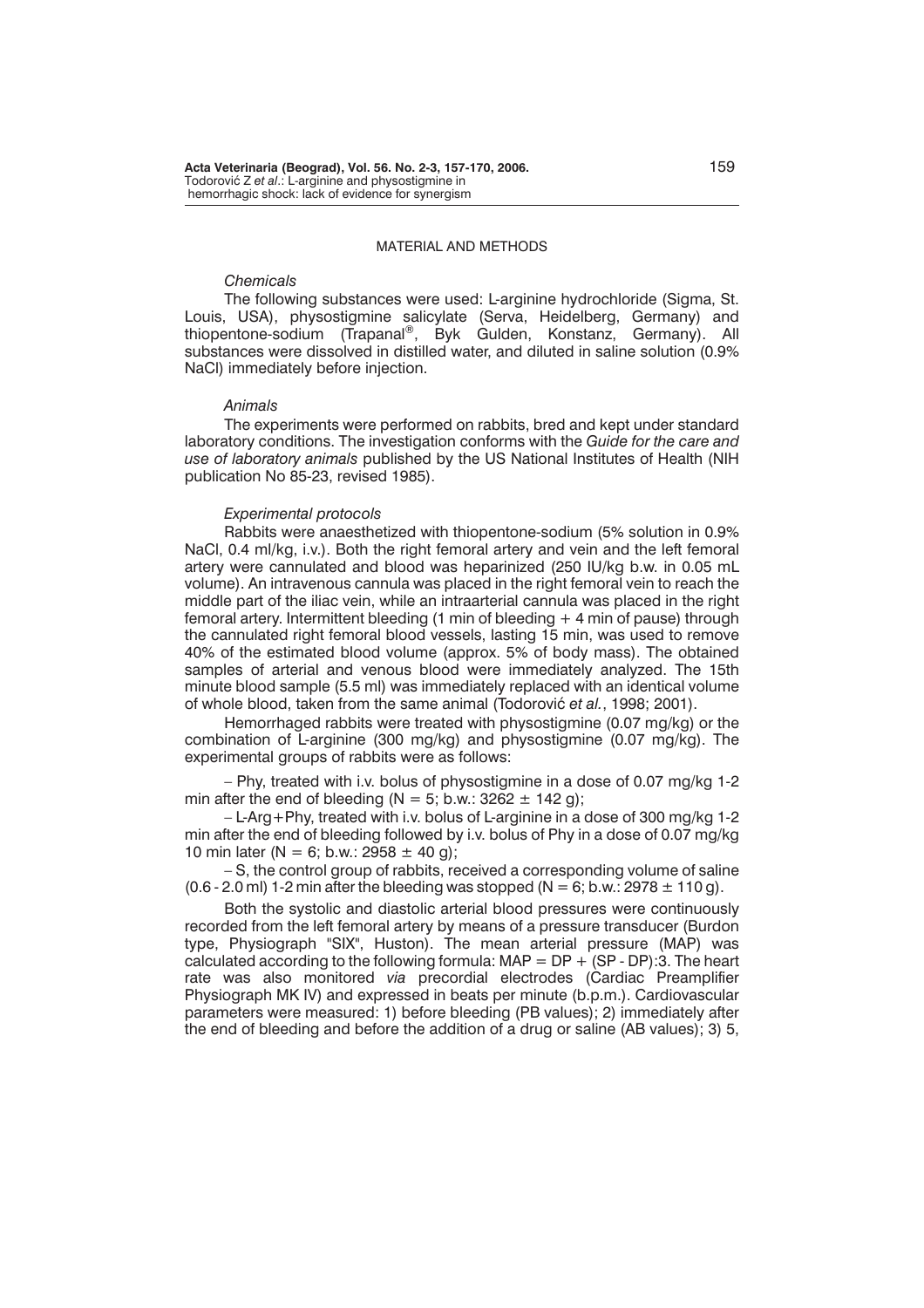10, 15, 30 and 60 min after the end of bleeding (5, 10, 15, 30 and 60 min values, respectively).

Selected biochemical parameters, including serum sodium, potassium, chloride and protein concentrations (Astra 8, Beckman) and hematocrit (micromethod) were measured before bleeding, immediately after bleeding and 15 and 60 minutes after bleeding was stopped. The acid--base balance parameters: arterial and venous pH, actual bicarbonate (ActB), excess base (EB), partial pressure of carbon dioxide (PaCO<sub>2</sub>) and hemoglobin saturation with oxygen (sO<sub>2</sub>) were determined according to Astrup and Siggaard-Andersen method at 37°C (Siggaard-Andersen, 1963), employing ABL-3 system (Radiometer, Copenhagen). Biochemical parameters were measured: 1) before bleeding (PB values); 2) immediately after the end of bleeding and before the addition of any drug or saline (AB values); 3) 15 and 60 min after the end of bleeding (15 and 60 min values, respectively).

#### *Statistics*

Statistical analysis was carried out using GraphPad Prism version 4.00 for Windows, GraphPad Software, San Diego California USA. Values are expressed as the mean  $\pm$  standard error of the mean (S.E.M.) of N determinations. Mean values before and after bleeding, as well as differences between experimental and control groups, were compared. The statistical significance of drug effects and comparison of the different time-response curves was performed by analysis of variance (ANOVA) and Dunnet's post hoc test. Linear regression model, the coefficient of the linear correlation and test for parallelism of the time-response curves were also used in analysis when appropriate. Values of P<0.05 were taken as statistically significant.

# **RESULTS**

## *Cardiovascular responses*

The mean arterial pressure (MAP) and heart rate (HR) of anaesthetized rabbits (S-, Phy, L-Arg+Phy-group, respectively) were statistically similar under basal conditions (i.e., before bleeding and injection of saline or any other drug). Severe blood loss (40% of the estimated blood volume) caused a profound fall in MAP and HR in all groups of rabbits. After-bleeding values of MAP and HR were significantly lower than the corresponding pre-bleeding values (PB vs. AB, 0 min: P<0.05) (Table 1).

In saline-treated rabbits, insignificant changes in MAP and HR were observed 0-60 min after the end of bleeding (Table 1). During the same 60 min experimental period, i.v. bolus of Phy (0.07 mg/kg) caused a rapid and sustained raise in MAP from approx. 40 to approx. 80 mm Hg, the effect being most pronounced 5 min after the injection of the drug (S vs. Phy, 5 min: P<0.05). Such an effect of Phy on the MAP was abolished with L-Arg (300 mg/kg) in L-Arg+Phy group, i.e. the MAP even decreased from approx. 68 to approx. 66 mm Hg 5 min after the i.v. bolus injection of Phy in rabbits pretreated with L-Arg (values recorded 10 and 15 min after the end of bleeding, respectively) (Table 1). (Please note that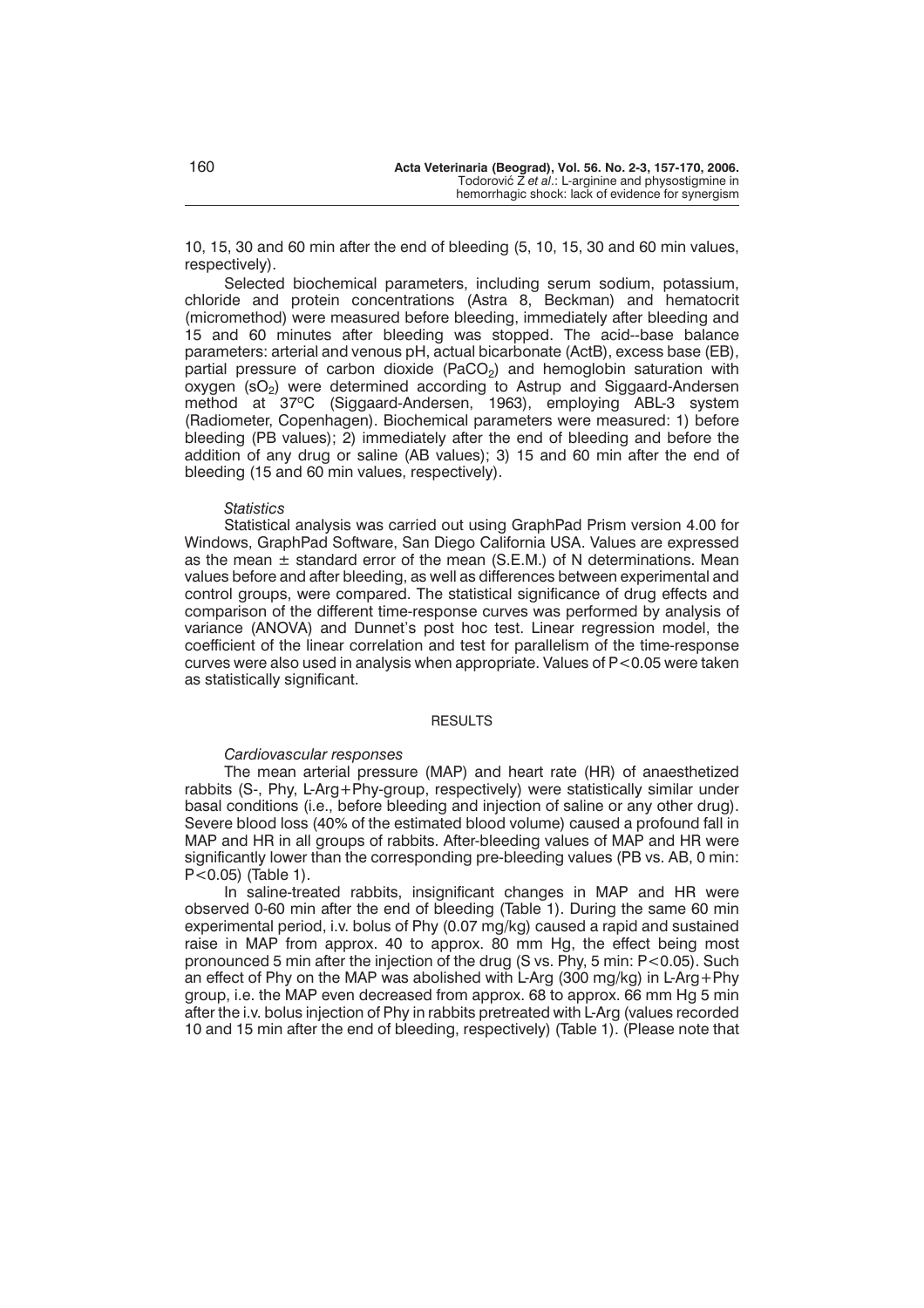|                                     |                      |                                  | bleeding (S-, Phy-, and Phy+L-Arg-group, respectively) (mean ± SEM) |                                 |                                 | Table 1. Mean arterial pressure and heart rate of anaesthetized rabbits before and 0-60 min after the cessation of                                                                                                                                                                                                                                                       |                              |                                |
|-------------------------------------|----------------------|----------------------------------|---------------------------------------------------------------------|---------------------------------|---------------------------------|--------------------------------------------------------------------------------------------------------------------------------------------------------------------------------------------------------------------------------------------------------------------------------------------------------------------------------------------------------------------------|------------------------------|--------------------------------|
|                                     |                      | ВB                               | Æ                                                                   |                                 |                                 |                                                                                                                                                                                                                                                                                                                                                                          |                              |                                |
| Group                               |                      |                                  | $0 \text{ min}$                                                     | $5 \text{min}$                  | $10 \text{ min}$                | $15 \text{ min}$                                                                                                                                                                                                                                                                                                                                                         | 30 min                       | 60 min                         |
| ပ                                   | <b>MAP</b><br>手      | $330 + 17$<br>$115 \pm 9$<br>ဖ   | $269 \pm 14$<br>$39 \pm 2$<br>ဖ                                     | $252 \pm 14$<br>$51 \pm 6$<br>ဖ | $255 \pm 12$<br>$57 \pm 9$<br>Õ | $271 \pm 9$<br>$61 \pm 6$<br>ဖ                                                                                                                                                                                                                                                                                                                                           | $266 = 9$<br>$60 + 8$<br>5   | $255 \pm 23$<br>$60 + 9$       |
|                                     |                      |                                  |                                                                     |                                 |                                 |                                                                                                                                                                                                                                                                                                                                                                          |                              |                                |
| Phy                                 | <b>MAP</b>           | $122 \pm 4$<br>Ю                 | $43 \pm 5$<br>5                                                     | $82 \pm 11 *$<br>5              | $77 \pm 5$<br>5                 | $75 \pm 3$<br>ю                                                                                                                                                                                                                                                                                                                                                          | $73 + 7$<br>5                | $7 + 08$<br>5                  |
|                                     | $\frac{\alpha}{\pm}$ | $330 \pm 6$                      | $270 \pm 25$                                                        | $253 \pm 31$                    | $267 = 21$                      | $282 \pm 17$                                                                                                                                                                                                                                                                                                                                                             | $292 \pm 11$                 | $289 + 12$                     |
| L-Arg+Phy   MAP                     | $\widetilde{\Xi}$    | $299 \pm 10$<br>$113 \pm 6$<br>ဖ | $244 + 15$<br>$27 + 21$<br>ဖ                                        | $264 \pm 13$<br>$65 \pm 5$<br>ဖ | $275 \pm 11$<br>$58 + 7$<br>ဖ   | $266 = 9$<br>$66 \pm 9$<br>Ğ                                                                                                                                                                                                                                                                                                                                             | $277 = 9$<br>$64 \pm 5$<br>ဖ | $276 \pm 10$<br>$69 + 10$<br>6 |
| Experimental design is shown below. |                      |                                  |                                                                     |                                 |                                 | S – S-group; Phy – Phy-group; L-Arg + Phy - L-Arg + Phy-group; N – number of animals survived; MAP – mean arterial pressure (mm Hg);<br>HR – heart rate (b.p.m.); PB – pre-bleeding values; AB – after-bleeding values (measureme<br>the cessation of bleeding, respectively); * - P <0.05 in comparison with the S group; 1 - P< 0.05 in comparison with the Phy-group. |                              |                                |



**Acta Veterinaria (Beograd), Vol. 56. No. 2-3, 157-170, 2006.** 161 Todorovi} Z *et al*.: L-arginine and physostigmine in hemorrhagic shock: lack of evidence for synergism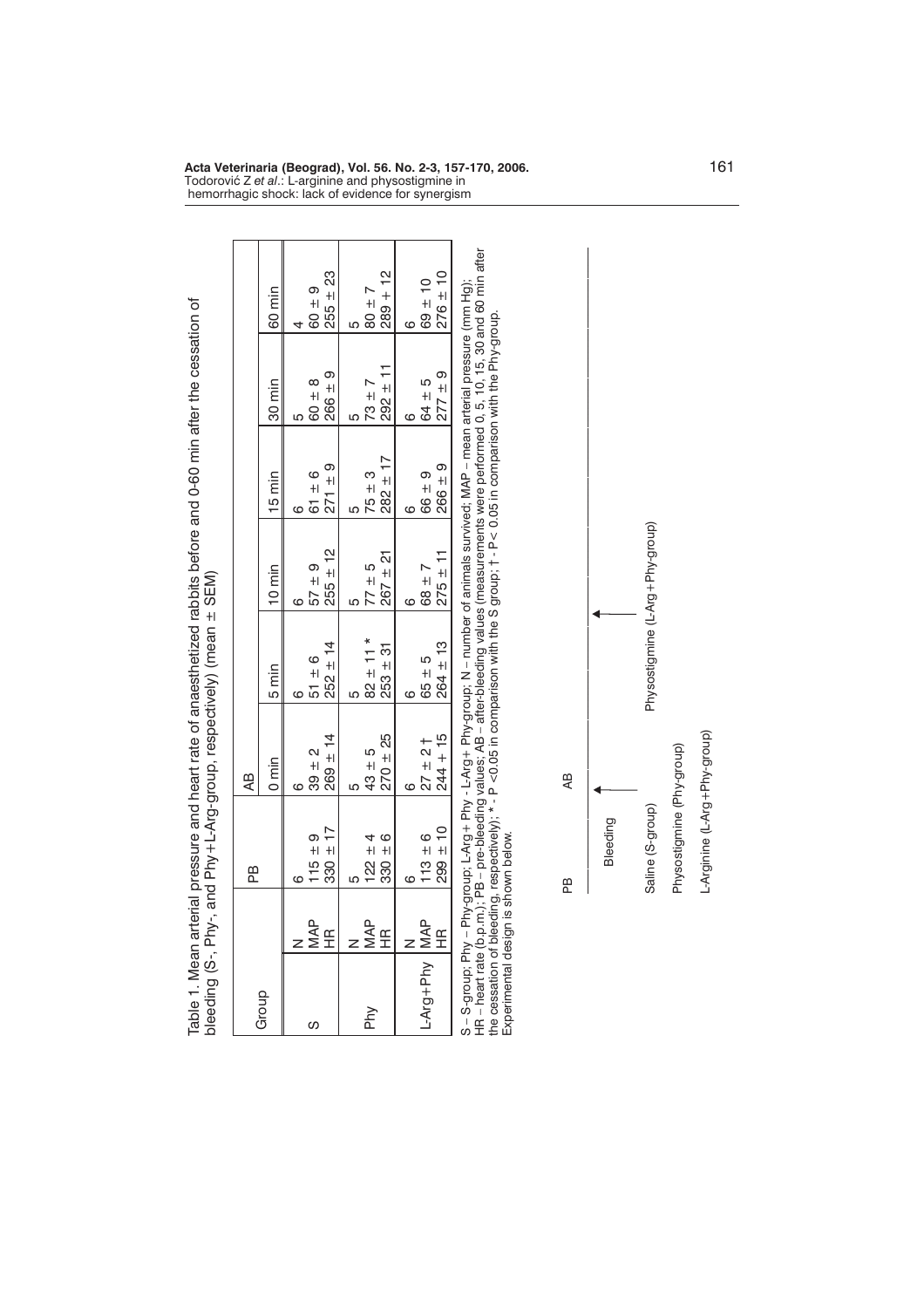the MAP values were somewhat lower immediately after the end of bleeding in L-Arg+Phy- than in Phy-group; 0 min: P<0.05.). Neither Phy itself nor the combination of L-Arg and Phy significantly changed the HR 0-60 min after the end of bleeding, although an insignificant raise of the heart rate was observed in both groups (0 min vs. 60 min:  $\Delta$ HR of 19 and 32 b.p.m., respectively).

#### *Acid-base balance parameters*

### a) Partial pressure of carbon dioxide

Basal values of partial pressure of carbon dioxide in arterial and venous blood (PaCO<sub>2</sub>a and PaCO<sub>2</sub>v, respectively) were similar in all rabbits. A sustained decrease in  $PaCO<sub>2</sub>a$  values was observed in S-, Phy and L-Arg + Phy-group, 0-60 min after the end of bleeding (0 min vs. 60 min:  $P < 0.01$ ,  $P < 0.05$ , and  $P < 0.001$ , respectively). The most profound fall in PaCO<sub>2</sub>a values was observed in rabbits treated with the combination of L-Arg and Phy, 60 min after the end of bleeding (L-Arg+Phy vs. Phy, 60 min: P<0.05) (Table 2).

Values of PaCO<sub>2</sub> significantly increased in S- and Phy-treated rabbits 15 and 60 min after the end of bleeding, while such an increase was markedly attenuated in L-Arg+Phy-group (L-Arg+Phy vs. S, 15 min: P<0.05) (L-Arg+Phy vs. Phy, 15 min: P<0.01; 60 min: P<0.05).

## b) Actual bicarbonate, excess base, pH and hemoglobin saturation with oxygen

Basal values for actual bicarbonate, excess base, pH and hemoglobin saturation with oxygen in arterial and venous blood (ActBa, ActBv, EBa, EBv, pHa, pHv, sO<sub>2</sub>a and sO<sub>2</sub>v, respectively) displayed no difference between any of the groups studied (Table 2).

### *Hematocrit, serum protein and electrolyte levels*

Basal values of hematocrite (Ht) were similar in all groups studied. The only exception was a small but significant difference between S- and L-Arg+Phy-group before bleeding (PB) (P<0.05; Fig. 1, A). On the other hand, Ht values were statistically similar in all groups studied immediately after the end of bleeding (0 min; Fig. 1, A).

Ht values decreased during 60 min after the bleeding period in all groups, reaching the plateau 15-60 min after the end of bleeding. Such plateau was significantly shifted to the right in L-Arg+Phy-group in comparison with the Sgroup, 15 and 60 min after the end of bleeding (P<0.05, both; Fig. 1, A).

At the same time, total serum protein levels (TPr) decreased in a similar manner in all groups 0-60 min after the end of bleeding (Fig. 1, B). However, a significant correlation was found between the 60 min values of Ht and TPr in L-Arg + Phy-group only ( $r = 0.9377$ ; P<0.05) (Fig. 1, C).

There were no differences between basal serum electrolyte values in any of the groups studied (not shown). Neither hemorrhage itself nor the bolus injections of saline, Phy or the combination of L-Arg and Phy significantly changed these parameters 0-60 min after the cessation of bleeding (data not shown). The only exception was a small but significant increase in serum potassium levels in L-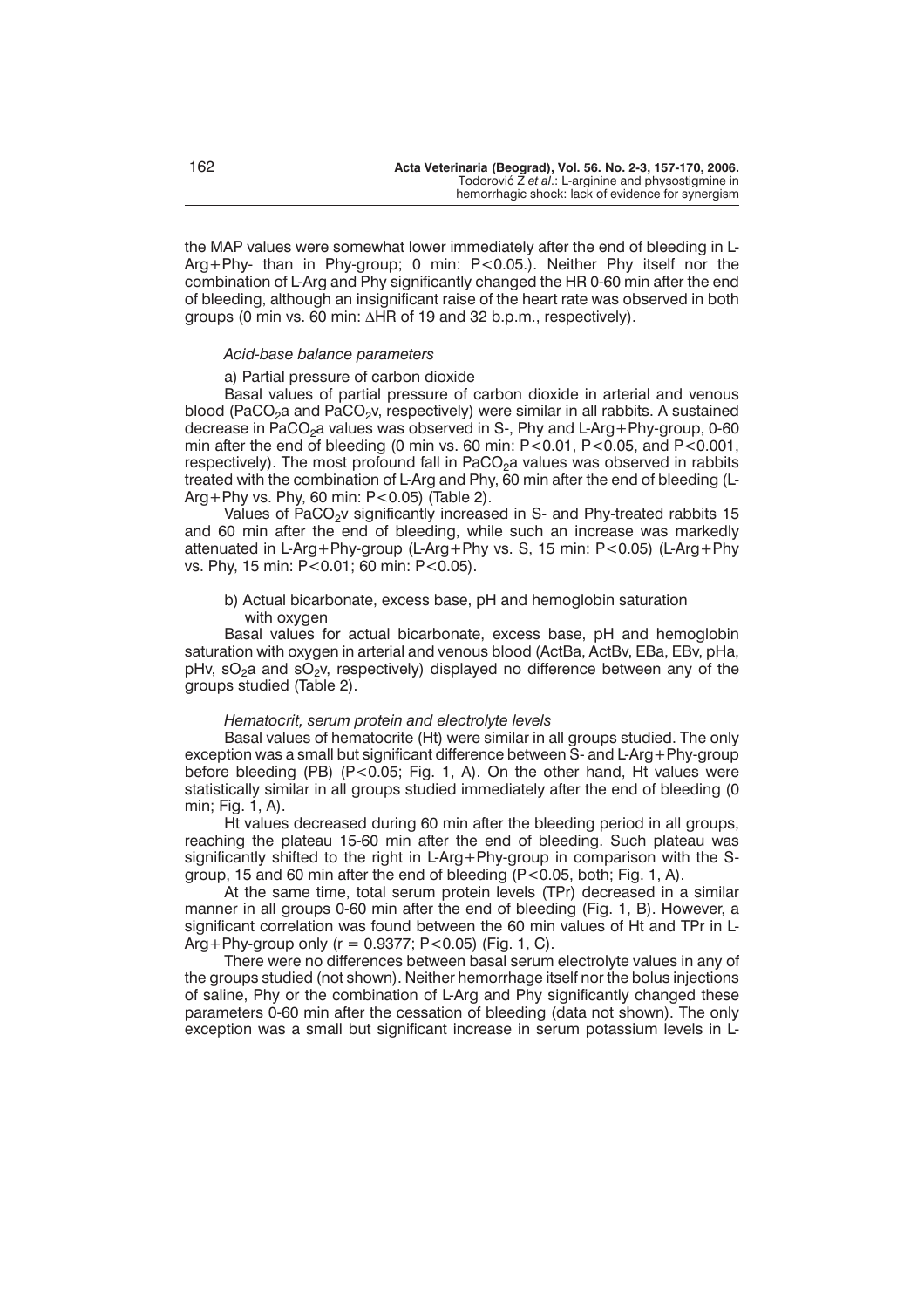|                          |                   |                                                                                                    |                                                         |                                                         |                                                 |                                                         | ÆB                                                    |                                                          |                                                      |
|--------------------------|-------------------|----------------------------------------------------------------------------------------------------|---------------------------------------------------------|---------------------------------------------------------|-------------------------------------------------|---------------------------------------------------------|-------------------------------------------------------|----------------------------------------------------------|------------------------------------------------------|
| Group                    |                   |                                                                                                    | РB                                                      |                                                         | $0 \text{ min}$                                 |                                                         | $15 \text{ min}$                                      |                                                          | 60 min                                               |
|                          |                   | a                                                                                                  | >                                                       | a                                                       | >                                               | a                                                       | >                                                     | ದ                                                        | >                                                    |
| <b>ActB</b>              |                   | $.87 \pm 1.48$<br>21                                                                               | $24.57 \pm 1.40$                                        | $20.62 \pm 1.13$                                        | $23.92 \pm 1.11$                                | $15.53 \pm 0.77$                                        | $19.08 \pm 1.04$                                      | $11.78 + 0.75$                                           | $16.53 \pm 1.21$                                     |
| ⊞ 품<br>ပ                 |                   | $7.39 \pm 0.03$<br>$96.78 \pm 0.83$<br>$5.10 \pm 0.30$<br>$-2.33 \pm 1.67$                         | $-1.13 \pm 1.62$<br>$73.98 \pm 1.75$<br>$7.34 \pm 0.02$ | $98.55 \pm 0.17$<br>$-2.95 \pm 1.04$<br>$7.42 \pm 0.01$ | 58.33±5.49<br>$-2.10 + 1.11$<br>$7.31 \pm 0.01$ | $96.98 \pm 1.38$<br>$-8.42 \pm 0.83$<br>$7.37 \pm 0.02$ | $34.53 + 5.77$<br>$-9.65 \pm 1.45$<br>$7.15 \pm 0.02$ | $-12.93 \pm 1.07$<br>$98.17 \pm 0.38$<br>$7.31 + 0.03$   | $-12.85 \pm 1.89$<br>$40.23 + 5.60$<br>$7.10 + 0.04$ |
| I <sub>SO2</sub><br>PaCC |                   |                                                                                                    | $6.14 \pm 0.14$                                         | $4.31 \pm 0.23$                                         | $6.48 + 0.30$                                   | $3.68 + 0.18$                                           | $7.57 + 0.26$                                         | $3.19 + 0.15$                                            | $7.48 + 0.27$                                        |
| Act <sub>B</sub>         |                   |                                                                                                    | $27.06 \pm 1.06$                                        | $23.00 + 1.58$                                          | $26.36 \pm 1.07$                                | $15.82 \pm 0.95$                                        | $20.78 + 0.57$                                        | $13.80 \pm 2.14$                                         | $17.65 + 2.54$                                       |
| ŒВ<br>공<br>Phy           |                   | $\begin{array}{c} 23.64 \pm 1.14 \\ 0.00 \pm 1.08 \\ 7.43 \pm 0.01 \\ 98.10 \pm 0.44 \end{array}$  | $2.02 \pm 1.15$<br>$7.40 \pm 0.01$                      | $-0.70 \pm 1.67$<br>$7.43 + 0.02$                       | $0.46 + 1.35$<br>$7.34 + 0.03$                  | $-8.36 \pm 1.11$<br>$7.36 \pm 0.02$                     | $-7.32 \pm 1.02$<br>$7.18 + 0.03$                     | $-11.35 + 2.91$<br>$7.29 + 0.06$                         | $-10.20 + 3.12$<br>$7.13 + 0.09$                     |
| င္တဲ                     |                   |                                                                                                    | $81.34 + 4.73$                                          | $98.26 \pm 0.49$                                        | $52.08 + 8.37$                                  | $98.08 + 0.35$                                          | $39.14 \pm 7.90$                                      | $98.60 \pm 0.17$                                         | $43.43 \pm 7.76$                                     |
|                          | PaCO <sub>2</sub> | $74 + 0.20$<br>$\frac{1}{4}$                                                                       | $5.90 \pm 0.18$                                         | $4.68 + 0.15$                                           | $6.65 \pm 0.43$                                 | $3.78 + 0.18$                                           | $7.75 + 0.38$                                         | $3.78 + 0.13$                                            | $7.62 + 0.74$                                        |
| Act <sub>B</sub>         |                   |                                                                                                    | $23.55 \pm 0.78$                                        | $21.25 \pm 1.13$                                        | $24.72 \pm 1.12$                                | $15.65 \pm 1.05$                                        | $19.80 \pm 1.45$                                      | $12.92 \pm 2.34$                                         | $16.25 \pm 2.26$                                     |
| ⊞ 푼                      |                   |                                                                                                    | $-1.97 \pm 0.82$                                        | $-2.32 \pm 1.15$                                        | $-0.77 \pm 1.26$                                | $-8.17 \pm 1.09$                                        | $-6.73 \pm 1.73$                                      | $-12.22 \pm 2.90$                                        | $-11.00 + 2.89$                                      |
| Phy+<br>LArg             |                   | $\begin{array}{l} 21.82 \pm 0.70 \\ -2.43 \pm 0.72 \\ 7.39 \pm 0.01 \\ 96.32 \pm 0.52 \end{array}$ | $7.34 \pm 0.01$                                         | $7.43 + 0.01$                                           | $7.34 \pm 0.02$                                 | $7.39 + 0.02$                                           | $7.23 \pm 0.03$                                       | $7.33 + 0.04$                                            | $7.18 + 0.05$                                        |
| 50 <sub>2</sub>          | PaCO <sub>2</sub> | $4.74 \pm 0.17$                                                                                    | $75.93 \pm 3.38$<br>$5.68 + 0.20$                       | $97.67 \pm 0.54$<br>$4.13 \pm 0.17$                     | $40.18 + 3.46$<br>$6.02 \pm 0.12$               | $97.97 \pm 0.40$<br>$3.39 + 0.23$                       | $6.27 \pm 0.13 \pm$<br>$36.78 \pm 5.46$               | $2.72 \pm 0.20$ $\uparrow\uparrow^*$<br>$98.05 \pm 0.26$ | $36.78 \pm 10.98$<br>+<br>$5.76 \pm 0.29$            |

Table 2. Acid-base balance parameters of anaesthetized rabbits before and 0-60 min after the cessation of bleeding (S-,<br>Phy-, and Phy+L-Arg-group, respectively) (mean ± SEM)

Todorovi} Z *et al*.: L-arginine and physostigmine in hemorrhagic shock: lack of evidence for synergism

**Acta Veterinaria (Beograd), Vol. 56. No. 2-3, 157-170, 2006.** 163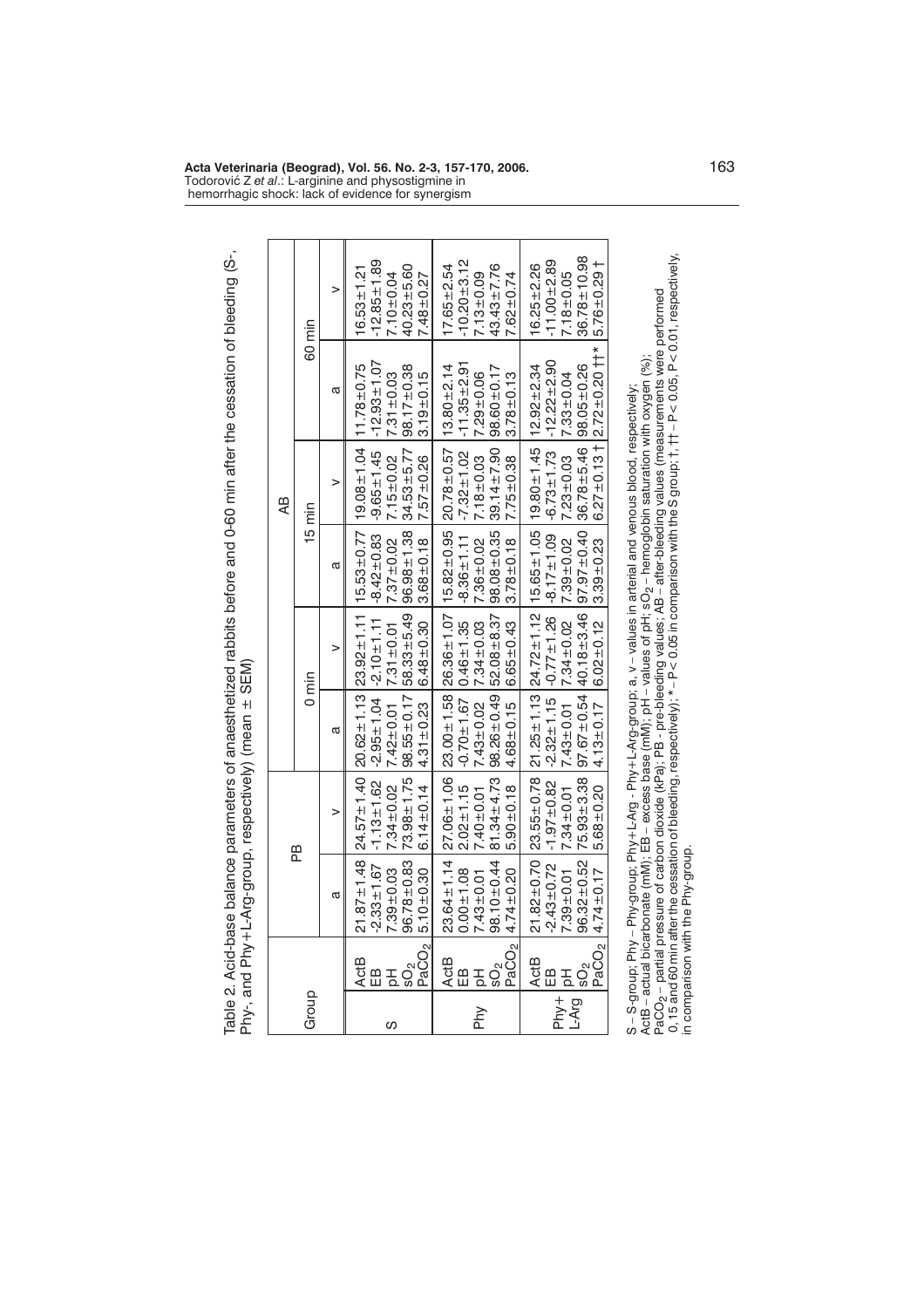

Arg+Phy-group in comparison with Phy-group, 60 min after the end of bleeding  $(4.68\pm0.22 \text{ mM} \text{ vs. } 3.50\pm0.21 \text{ mM}; \text{ P}\pm0.05).$ 



Fig. 1. Effects of i.v. bolus injections of physostigmine (0.07 mg/kg) (Phy), physostigmine (0.07 mg/kg) combination of L-arginine (300 mg/kg) and physostigmine (0.07 mg/kg) (L-Arg+Phy), and the corresponding volumes of saline (S) on hematocrit (Ht) (panel A) and total serum protein levels (TPr, g/l) (panel B) of hemorrhaged rabbits. Measurements were performed before bleeding (PB), and 0, 15 and 60 min after the end of bleeding (0, 15 and 60, respectively). Each bar represents mean + S.E.M. (N = 5-6, each group, before bleeding). \* - P<0.05 in comparison with S group. Inserted graph (panel C) represents the correlation between Ht and TPr in L-Arg+Phy-group, 60 min after the end of L-Arg+Phy, 60 min bleeding

#### *Mortality*

The number of rabbits in each group, which survived during the course of the experiment, is shown in Table 1. In saline-treated animals, severe hemorrhage resulted in a mortality rate of 33% following 60 min of the after-bleeding period. In contrast, none of rabbits treated with i.v. bolus injection of Phy or the combination of L-Arg and Phy died during the course of the experiment.

## DISCUSSION

The complex interplay between nitric oxide and cholinergic system in cardiovascular control is still a metter of debate (Sartori *et al.*, 2005). Such interaction is even less elucidated in various models of shock (Todorović et al.,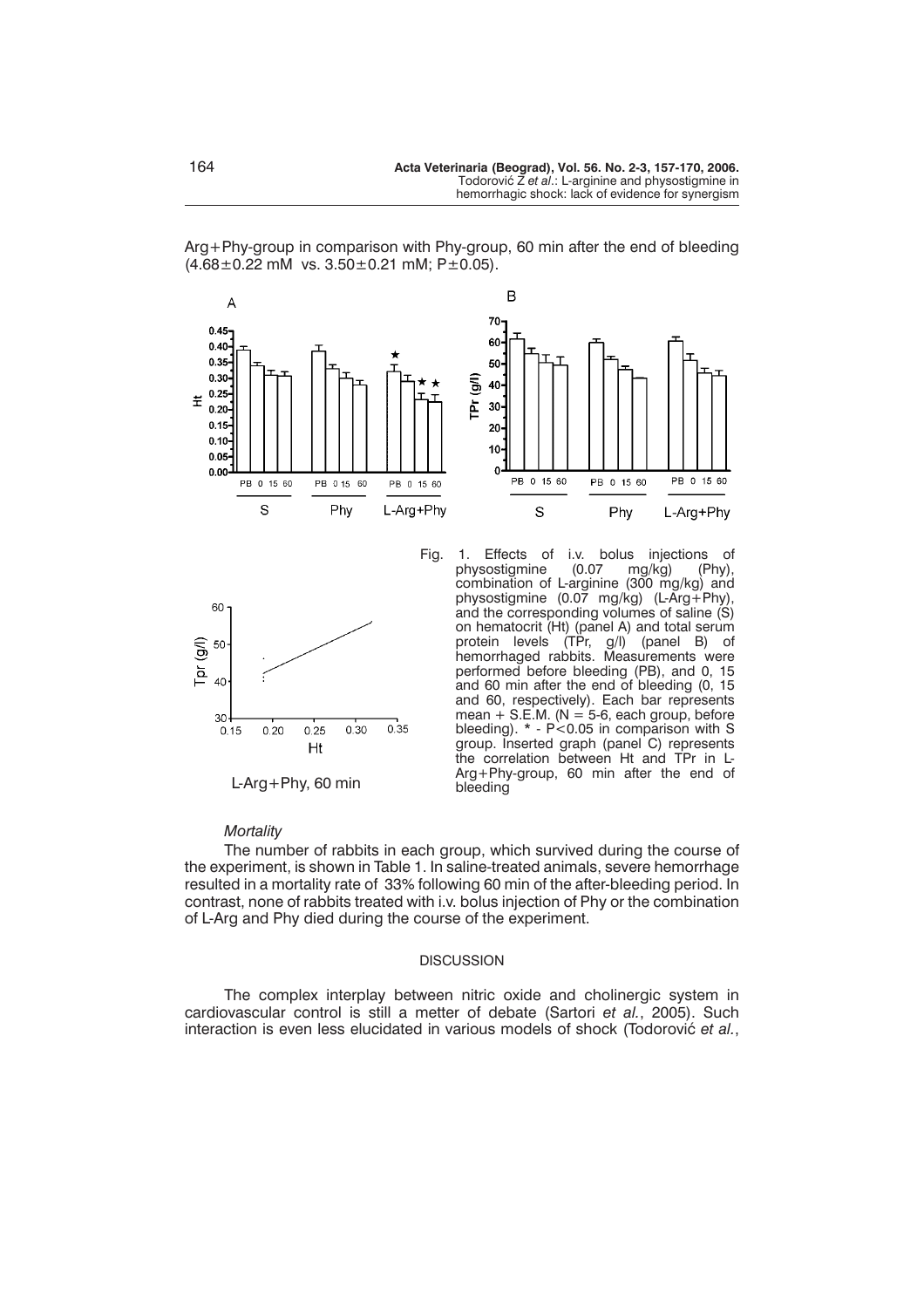1997). Since both physostigmine and nitric oxide system modulators have been successfully used as monotherapy of hemorrhaged animals, it is of great importance to assess the therapeutic potential of their combination. In the present experiments, physostigmine was administered in hemorrhaged rabbits pretreated with L-arginine but not with a nitric oxide synthase inhibitor because the latter drugs could aggravate ischemia and metabolic acidosis during early phases of hemorrhagic shock (Todorović et al., 1998; Szabo and Billiar, 1999). A preliminary series of experiments with an early i.v. bolus injection of physostigmine (0.07 mg/kg) in hemorrhaged rabbits pretreated with L-NAME (30 mg/kg) immediately after the end of bleeding, resulted in severe bradycardia, metabolic acidosis and high mortality during the first 15 min of the after-bleeding period (unpublished results from our laboratory). On the other hand, we have previously indicated that physostigmine and L-arginine might produce a sinergistic action in this model of shock (Savić *et al.*, 1991, 1992; Žunić *et al.*, 1995).

Physostigmine-induced a raise of the mean arterial pressure (MAP) in rabbits subjected to severe hypovolemia (approx. 40% of the estimated blood volume for 15 min) (Table 1) could be explained by several mechanisms (Varagić *et al.*, 1991; Savić *et al.*, 1991, 1992; Žunić *et al.*, 1995; Prostran *et al.*, 1994, 1996, 1997). First, its central cholinergically-mediated stimulation of the peripheral sympathetic tonus and the release of vasopressin could contribute to defence mechanisms in shock. However, the central actions of physostigmine, at least in non-hemorrhaged rats, may involve both muscarinic  $M_1$  and  $M_2$  receptors (Prostran *et al.*, 1997; Prostran and Varagić, 1990; Lazartigues *et al.*, 1999), but muscarinic antagonists did not modulate the anti-shock effects of the same substance in hemorrhaged rats (Guarini *et al.*, 1989). Nevertheless, the nicotinic antagonists abolished the protective effects of physostigmine in rats subjected to severe hemorrhage, and nicotinic agonists produced a reversal of hemorrhagic shock in rats *via* stimulation of adrenaline release from the adrenal medulla (Bazzani *et al.*, 1996). It should be noted that the increase in MAP after injection of physostigmine in the present experiments (as already shown by Varagić and Prostran, 1991) was not accompanied by bradycardia, which may support the hypothesis of the increased release of adrenaline as mentioned above. On the other hand, additional peripheral vasoconstriction caused by postulated physostigmine-induced increase in both sympathetic tone and vasopressine release, does not seem to play a significant role in the present model: the acidbase balance parameters in the venous blood does not indicate the increased vasoconstriction (Table 2).

Several authors indicated that physostigmine may increase the volume of circulating blood in hemorrhaged animals, but they were in disagreement about the nature of the phenomenon: mobilization of peripheral pooling vs. increased tissue fluid extraction (Guarini et al., 1989; Savić et al., 1991). Our present results support the former hypothesis, since hematocrit values were not significantly different between physostigmine- and saline-treated animals 0-60 min after the end of bleeding (Fig. 1, A).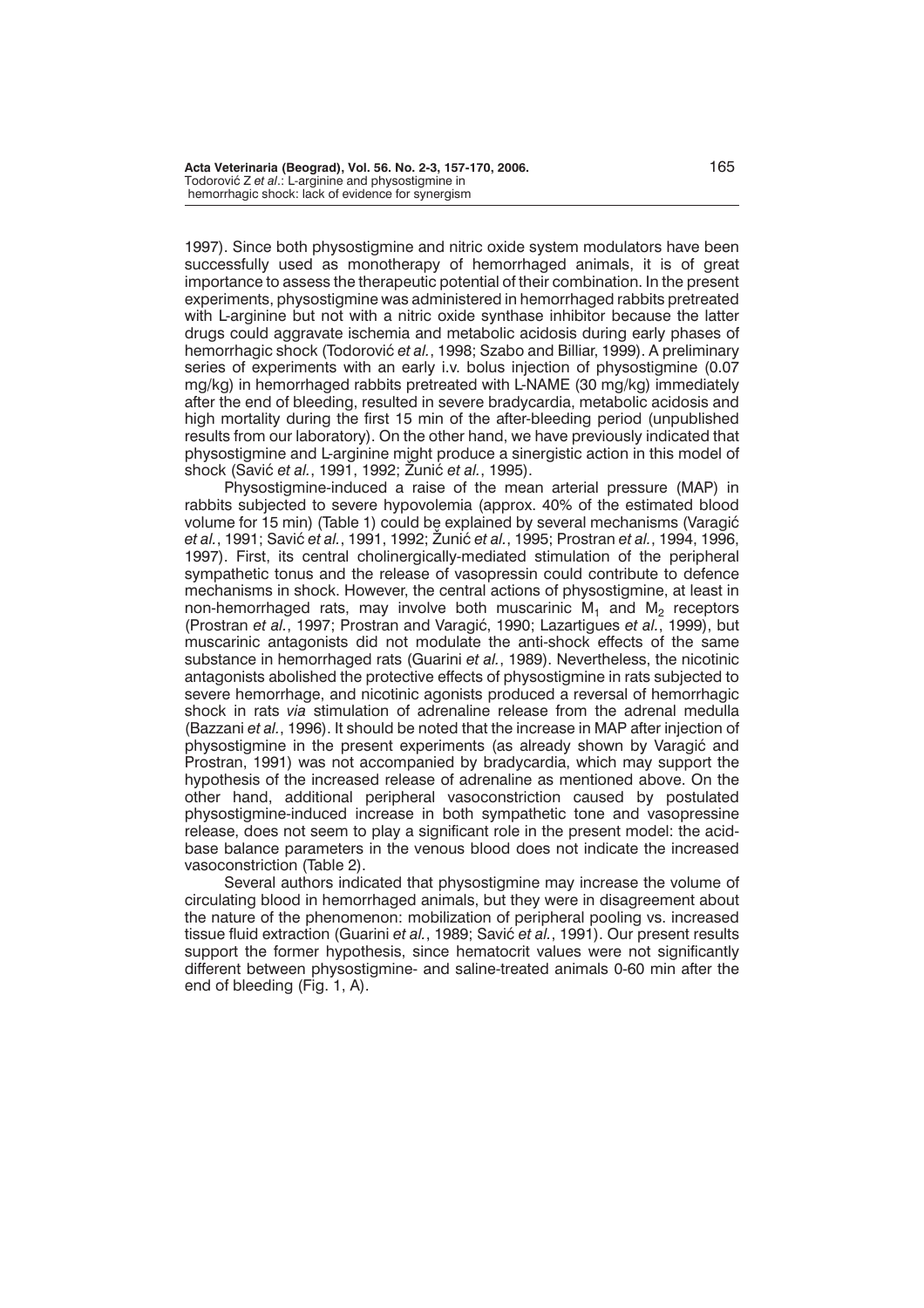The physostigmine-induced increase in MAP seems to be blocked in rabbits pretreated with i.v. bolus injection of L-arginine when compared to L-Arg-untreated animals (Table 1). There are several possible explanations of this phenomenon.

First, we may assume that L-arginine *antagonized* the pressor effects of physostigmine. It was recently shown that i.p. injection of L-arginine (400 mg/kg) to anaesthetized rats did not significantly influence the central mechanisms of blood pressure control (Tassorelli *et al.*, 2005), while physostigmine is well known to exert its central cardiovascular actions rapidly, any possible interaction between those substances could occur only at the level of peripheral circulation. Animal and human studies suggest that nitric oxide attenuates responses to endogenous vasoconstrictors (van der Linde *et al.*, 2005). However, as mentioned above, physostigmine does not seem to induce significant additional peripheral vasoconstriction in the immediate after-bleeding period due to early vascular hyporeactivity to vasoconstrictors in the first period of hemorrhagic shock (Szabo and Thiemermann, 1994). Lack of difference in acid-base balance parameters between the physostigmine- and saline-treated animals in the present experiment supports this point of view (Table 2). In addition, the injected L-arginine could only partially restore the impaired endothelial function in such a condition, but could not induce a significant vasodilation, at least not before the activation of the inducible isoform of nitric oxide synthase in blood vessels. On the other hand, it has recently been shown that endogenous nitric oxide inhibits the evoked release of adrenaline and noradrenaline from the adrenal medulla in dogs (Barnes *et al.*, 2001). Consequently, L-arginine could probably interfere with the postulated physostigmine-induced release of adrenaline from the adrenal medulla, but such a possibility remains to be tested in the appropriate experimental model.

The second hypothesis *rejects the antagonism* between L-arginine and physostigmine. In the currrent model of hemorrhagic shock (without replacement of the shedded blood), defence mechanisms of hemorrhaged rabbits, supported by the injection of L-arginine immediately after the end of bleeding, have probably induced a maximal possible increase in MAP during the first 10 min of the afterbleeding period. The observed increase in MAP 10 min after the injection of Larginine or saline was more pronounced in L-Arg+Phy- than in S-group (0 min vs. 10 min:  $\triangle$ MAP of 41 vs. 18 mm Hg, respectively), and even somewhat higher than the maximal pressor effect of physostigmine in Phy-group (0 min vs. 5 min:  $\Delta$ MAP of 39 mm Hg) (Table 1). Thus, it would not be possible to produce a further increase in MAP with the i.v. bolus injection of physostigmine in L-Arg+Phy-group of rabbits previously treated with L-arginine (10 min vs. 15 min: ΔMAP of -2 mm Hg). Such an explanation is additionally supported by several observations: (a) heart rate increased 0-60 min after the end of bleeding in L-Arg+Phy-group and decreased in S-group (ΔHR of 32 and -14 b.p.m., respectively), i.e. physostigmine did not antagonize previously reported beneficial effects of the same dose of Larginine on heart rate (Todorović et al., 2001); (b) mortality was 0% in L-Arg+Phygroup 60 min after the end of bleeding, which would not be possible if the drugs used have mutually antagonized their anti-shock effects (note that the number of animals was insufficient for a reliable analysis of the mortality rate); (c) additional beneficial effects of the combination of L-arginine and physostigmine on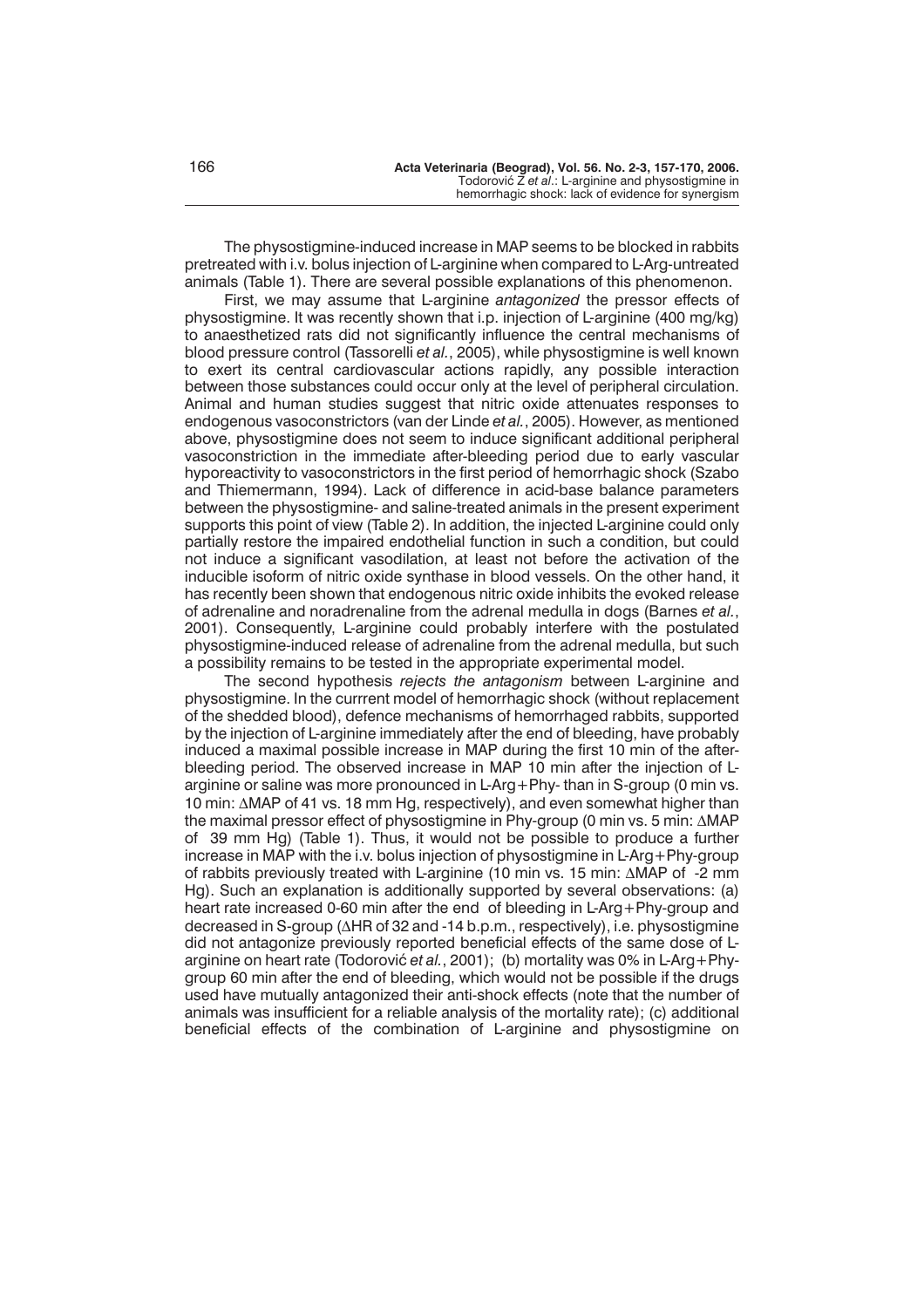hematocrit and partial pressure of carbon dioxide in arterial blood (PaCO<sub>2</sub>a) were observed (Fig. 1, A and B, and Table 2, respectively). The possible hemodilution caused by the combination of L-arginine and physostigmine is in agreement with the previous results from our laboratory when those substances were used as monotherapy in the same model of shock (Savić *et al.*, 1991, 1992; Todorović *et al.*, 2001). Significant differences in hematocrit between S- and L-Arg+Phy-group 15 and 60 min after the end of bleeding was not accompanied with the corresponding difference in total serum protein level (Fig. 1, B), but Ht and TPr values significantly correlated 60 min after the end of bleeding in the L-Arg+Phygroup only. On the other hand, the effects of the drug combination on  $PaCO<sub>2</sub>a$ could be related to the results of Fineman *et al.* (1991), who have shown that Larginine produced pulmonary vasodilation in non-hemorrhaged lambs. However, the combination of L-arginine and physostigmine did not improve the oxygenation of the arterial blood (sO2 values, Table 2). The observed decrease in PaCO<sub>2</sub>a 60 min after the end of bleeding in L-Arg+Phy-group in comparison with S- and Phygroup could be explained by the improved respiratory compensation of metabolic acidosis in rabbits treated with L-arginine and physostigmine. (It should be noted that the corresponding pH values in both arterial and venous blood were somewhat higher in L-Arg+Phy group than in saline-treated animals). A possible explanation of the significantly lower values of  $PACO<sub>2</sub>$  in venous blood (PaCO<sub>2</sub>v) in L-Arg+Phy group than in Phy-group 15 and 60 min after the cessation of bleeding could be related to the decreased oxygen consumption in peripheral tissues  $($ Zunić *et al.*, 1995). Such differences in PaCO<sub>2</sub>v were not accompanied with a similar change in pH in venous blood (Phy- vs L-Arg+Phy-group: NS; Table 2).

We have previously shown that L-arginine in the same doses used as in the present experiment (300 mg/kg, i.v. bolus, 1-2 min after the end of bleeding) increases tissue oxygen extraction and attenuates late bradycardia in hemorrhaged rabbits (Todorović et al., 2001). As shown in Table 2, hemoglobin saturation with oxygen in the venous blood of rabbits treated with a combination of L-arginine and physostigmine was still lower than in the other two groups 60 min after the end of bleeding, but there was no significant difference (AB, 60 min; Table 2). Accordingly, it seems that physostigmine does not completely block the beneficial effects of L-arginine on tissue oxygen extraction. Also, beneficial effects of L-arginine on the heart rate of hemorrhaged rabbits was not lost in the presence of physostigmine. High doses of L-arginine used in the present model do not seem to exert stereospecific effects because D-arginine produced similar changes (Todorović et al., 2001). Even if we assume that L-arginine exerts direct cardioprotective action and possesses free radical scavenging capacity in hemorrhaged rabbits, further investigation is needed to explain the mechanisms of the interaction between this arginine isomer and physostigmine.

In conclusion, physostigmine could not produce an increase in MAP in hemorrhaged rabbits pretreated with i.v. bolus injection of L-arginine immediately after the end of bleeding. On the other hand, beneficial effects of L-arginine on heart rate and tissue oxygen uptake (i.e. decrease in hemoglobin oxygen saturation in venous blood) in such a model were not completely lost in the presence of physostigmine. Despite certain beneficial effects on the mortality rate,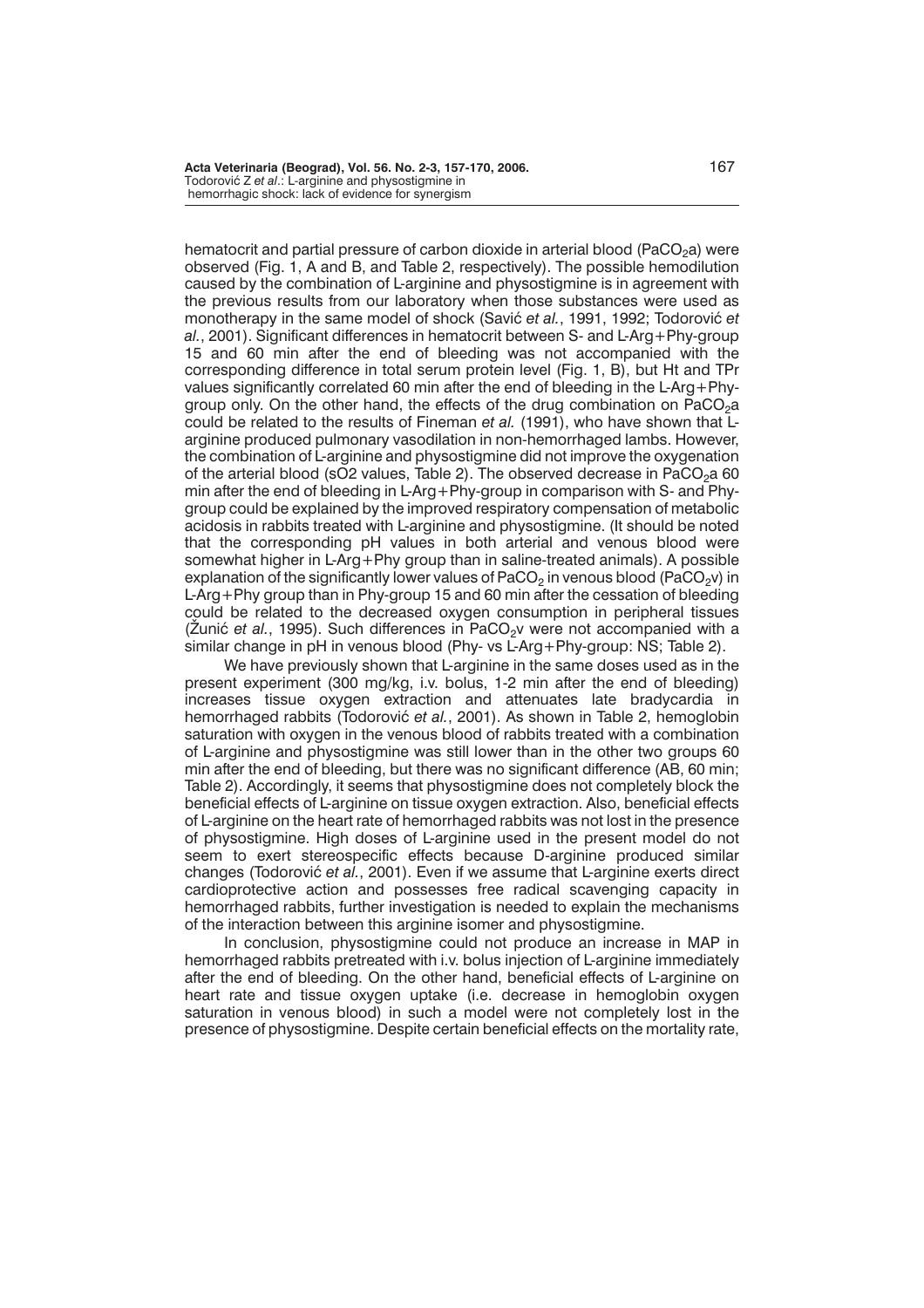hematocrit and partial pressure of carbon dioxide in arterial blood of hemorrhaged rabbits, their combination does not seem to offer advantage over monotherapy with these drugs.

Address for correspondence: Prof. M. Prostran Department of Clinical Pharmacology, Pharmacology and Toxicology School of Medicine, University of Belgrade **P.O. Box 840** 11129 Belgrade Serbia&Montenegro E-mail: mprostran@doctor.com

#### REFERENCES

- 1. *Angele MK, Smail N, Ayala A, Cioffi WG, Bland KI, Chaudry IH*, 1999, L-arginine: a unique amino acid for restoring the depressed macrophage functions after trauma-hemorrhage, *J Trauma*, 46, 1, 34-41.
- 2. *Barnes RD, Ward LE, Frank KP, Tyce GM, Hunter LW, Rorie DK*, 2001, Nitric oxide modulates evoked catecholamine release from canine adrenal medulla, *Neurosci*, 104, 4, 1165-73.
- 3. *Bazzani C, Bertolini A, Ricigliano GM, Cainazzo MM, Balugani A, Guarini S*, 1996, The reversal of experimental hemorrhagic shock induced by nicotine and dimethylphenylpiperazinium is adrenal-dependent, *Resuscitation*, 31, 2, 145-50.
- 4. *Cylwik D, Mogielnicki A, Buczko W*, 2005, L-arginine and cardiovascular system, *Pharmacol Rep*, 57, 1, 14-22.
- 5. *Daughters K, Waxman K, Nguyen H*, 1996, Increasing nitric oxide production improves survival in experimental hemorrhagic shock, *Resuscitation*, 31, 2, 141-4.
- 6. *Fineman JR, Chang R, Soifer SJ*, 1991, L-Arginine, a precursor of EDRF in vitro, produces pulmonary vasodilation in lambs, *Am J Physiol*, 261(5 Pt 2), H1563-9.
- 7. *Guarini S, Tagliavini S, Ferrari W, Bertolini A*, 1989, Reversal of haemorrhagic shock in rats by cholinomimetic drugs, *Br J Pharmacol*, 98, 1, 218-24.
- 8. *Lazartigues E, Brefel-Courbon C, Tran MA, Montastruc JL, Rascol O*, 1999, Spontaneously hypertensive rats cholinergic hyper-responsiveness: central and peripheral pharmacological mechanisms, *Br J Pharmacol*, 127, 1657-65.
- 9. *Mellander S, Bjornberg J, Ekelund U, Alm P*, 1997, Cardiovascular regulation by endogenous nitric oxide is essential for survival after acute haemorrhage, *Acta Physiol Scand*, 160, 1, 57-65.
- 10. Prostran M, Todorović Z, Varagić VM, Savić JD, Žunić G, Vujnov S, 1996, The effects of L-arginine and  $N^G$ -nitro-L-arginine methyl ester (L-NAME) on serum glucose level of hemorrhaged rabbits, *Iugoslav Physiol Pharmacol Acta*, 32, 139-45.
- 11. Prostran M, Varagić VM, 1990, Modulatory influences of two specific agonists and antagonists of adenosine receptors on the blood pressure response to physostigmine, *Eur J Pharmacol*, 183, 2003-4.
- 12. Prostran M, Varagić VM, Todorović Z, Jezdimirović M, 1994, The effects of physostigmine, Larginine and  $N<sup>G</sup>$ -nitro-L-arginine methyl ester (L-NAME) on the mean arterial pressure of the rat, *J Basic Clin Physiol Pharmacol*, 5, 2, 51-66.
- 13. Prostran MŠ, Todorović Z, Varagić VM, 1997, Physostigmine and modulators of nitric oxide system on the mean arterial pressure of the spontaneously hypertensive rat, *Gen Pharmacol*, 28, 1, 105-12.
- 14. *Sartori C, Lepori M, Scherrer U*, 2005, Interaction between nitric oxide and the cholinergic and sympathetic nervous system in cardiovascular control in humans, *Pharmacol Ther*, 106, 2, 209- 20.
- 15. *Sato S*, 1998, The role of nitric oxide in hemorrhagic shock (Abstr in English). *Masui*, 47, 4, 392-403.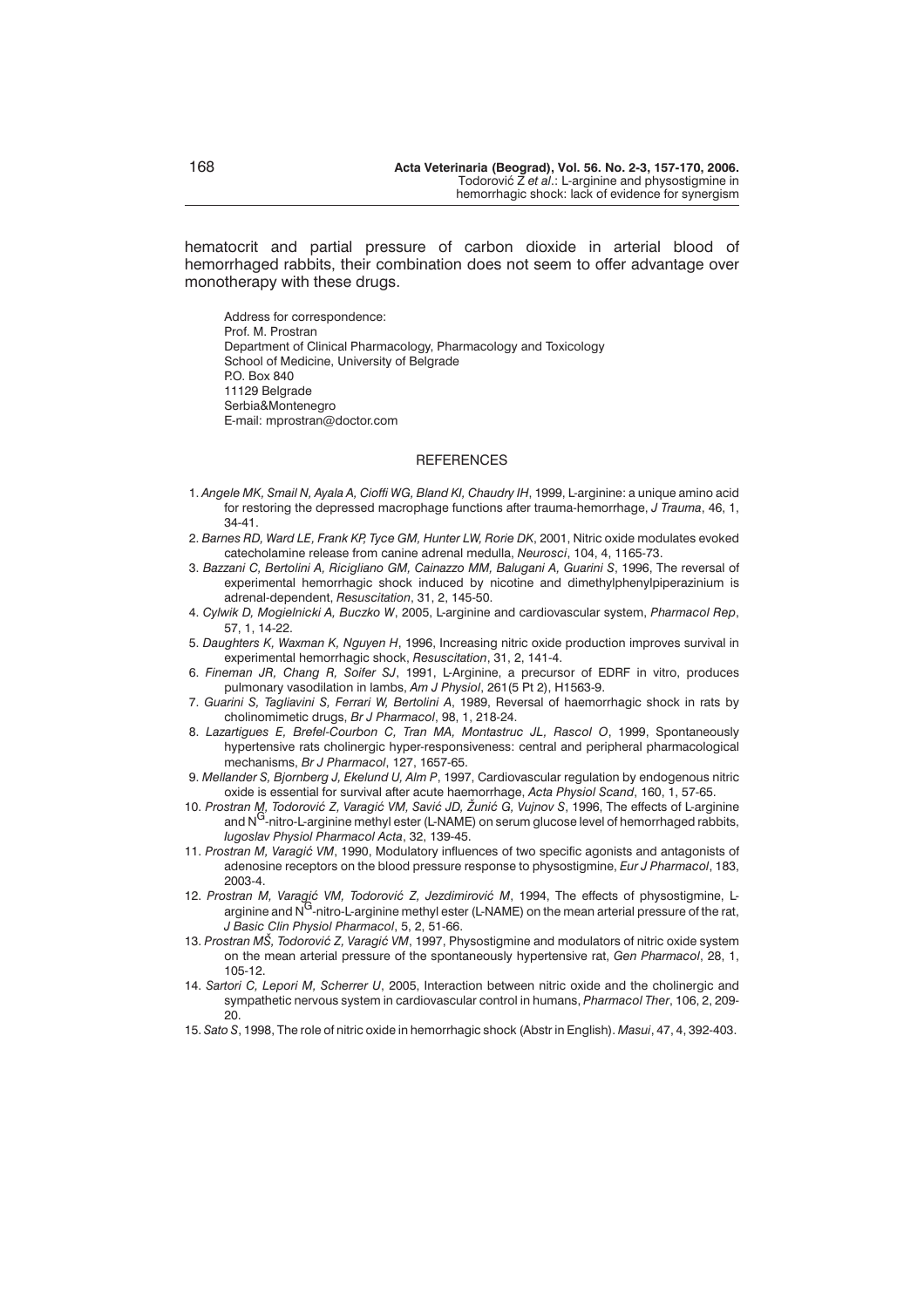- 16. Savić J, Varagić VM, Prokić D, Vujnov S, Prostran M, Žunić G et al., 1991, The life-saving effect of physostigmine in haemorrhagic shock, *Resuscitation*, 21, 1, 57-60.
- 17. Savić J, Varagić VM, Prostran MŠ, Vujnov S, Mihajlović M, Djurdjević D, 1992, The effect of physostigmine on the haemorrhagic hypovolemia in anaesthetized rabbits, *Gen Pharmacol*, 23, 2, 221-4.
- 18. *Siggaard-Andersen O*, 1963, The acid-base status of the blood, *Scand J Clin Lab Invest*, 15, Suppl 70, 1-134.
- 19. *Szabo C, Billiar TR*, 1999, Novel roles of nitric oxide in hemorrhagic shock, Shock, 12,, 1, 1-9.
- 20. *Szabo C, Thiemermann C*, 1994, Invited opinion: role of nitric oxide in hemorrhagic, traumatic, and anaphylactic shock and thermal injury, *Shock*, 2, 2, 145-55.
- 21. *Tassorelli C, Greco R, Cappelletti D, Sandrini G, Nappi G*, 2005, Comparative analysis of the neuronal activation and cardiovascular effects of nitroglycerin, sodium nitroprusside and Larginine, *Brain Res*, 1051, 1-2, 17-24.
- 22. *Thiemermann C*, 1997, Nitric oxide and septic shock, *Gen* Pharmacol, 29, 2, 159-66.
- 23. *Todorović Z, Prostran M, Varagić VM, Savić JD, Žunić G, Vujnov S, 1996, The effects of L-arginine* and NG-nitro-L-arginine methyl ester (L-NAME) on some cardiovascular parameters of hemorrhaged rabbits, *Iugoslav Physiol Pharmacol Acta*, 32, 159-68.
- 24. *Todorović Z, Prostran M, Vučković S, 2001*, The influence of L-arginine on heart rate and tissue oxygen extraction in haemorrhaged rabbits. *Pharmacol Res,* 43, 4, 321-7.
- 25. *Todorović Z, Prostran M, Žunić G, Varagić VM, Savić J, 1997, The role of nitric oxide in the* pathogenesis and therapy of hemorrhagic shock, *Vojnosanit Pregl*, 54, 2, 133-8.
- 26. *Todorović Z, Prostran MŠ, Varagić V, Žunić G, Savić J, Vujnov S, 1998, The cardiovascular effects of* the administration of L-NAME during the early posthemorrhagic period, *Gen Pharmacol*, 30, 5, 763-9.
- 27. *van der Linde NA, Boomsma F, van den Meiracker AH*, 2005, Role of nitric oxide in modulating systemic pressor responses to different vasoconstrictors in man, *J Hypertens*, 23, 5, 1009-15.
- 28. *Varagi} VM*, 1955, The action of eserine on the blood pressure of the rat, *Br J Pharmacol*, 10, 349- 53.
- 29. *Varagić VM, Prostran MS*, 1991, Modulating effect of adenosine on the hypertensive response to physostigmine, *Arch Int PharmacodynTher*, 311, 144-54.
- 30. Varagić VM, Prostran MŠ, Stepanović S, Savić J, Vujnov S, 1991, Transmitter interactions in the central cholinergic control of blood pressure regulation, *Drug Metabol Drug Interact*, 9, 1, 49- 76.
- 31. Žunić G, Savić J, Prostran M, Varagić V, Vujnov S, Todorović Z, 1995. The effect of physostigmine on acid-base status in arterial and venous blood of anaesthetized rabbits following hypovolemic shock, *Gen Pharmacol*, 26, 2, 291-5.

# L-ARGININ I FIZOSTIGMIN U HEMORAGIJSKOM ŠOKU: NEMA DOKAZA ZA **SINERGIZAM**

# TODOROVIĆ Z, PROSTRAN MILICA, VUČKOVIĆ SONJA, STOJANOVIĆ R, NEŠIĆ ZORICA, LASICA R i MIRKOVIĆ LJILJANA

# SADRŽAJ

U našoj laboratoriji, već je pokazano protektivno dejstvo monoterapije Largininom i fizostigminom u eksperimentalnom modelu teškog hemoragijskog {oka. Stoga, ispitali smo da li i kombinacija L-arginina (300 mg/kg, i.v. bolus) i fizostigmina (0,07 mg/kg, i.v. bolus) može imati dodatne povoljne kardiovaskularne